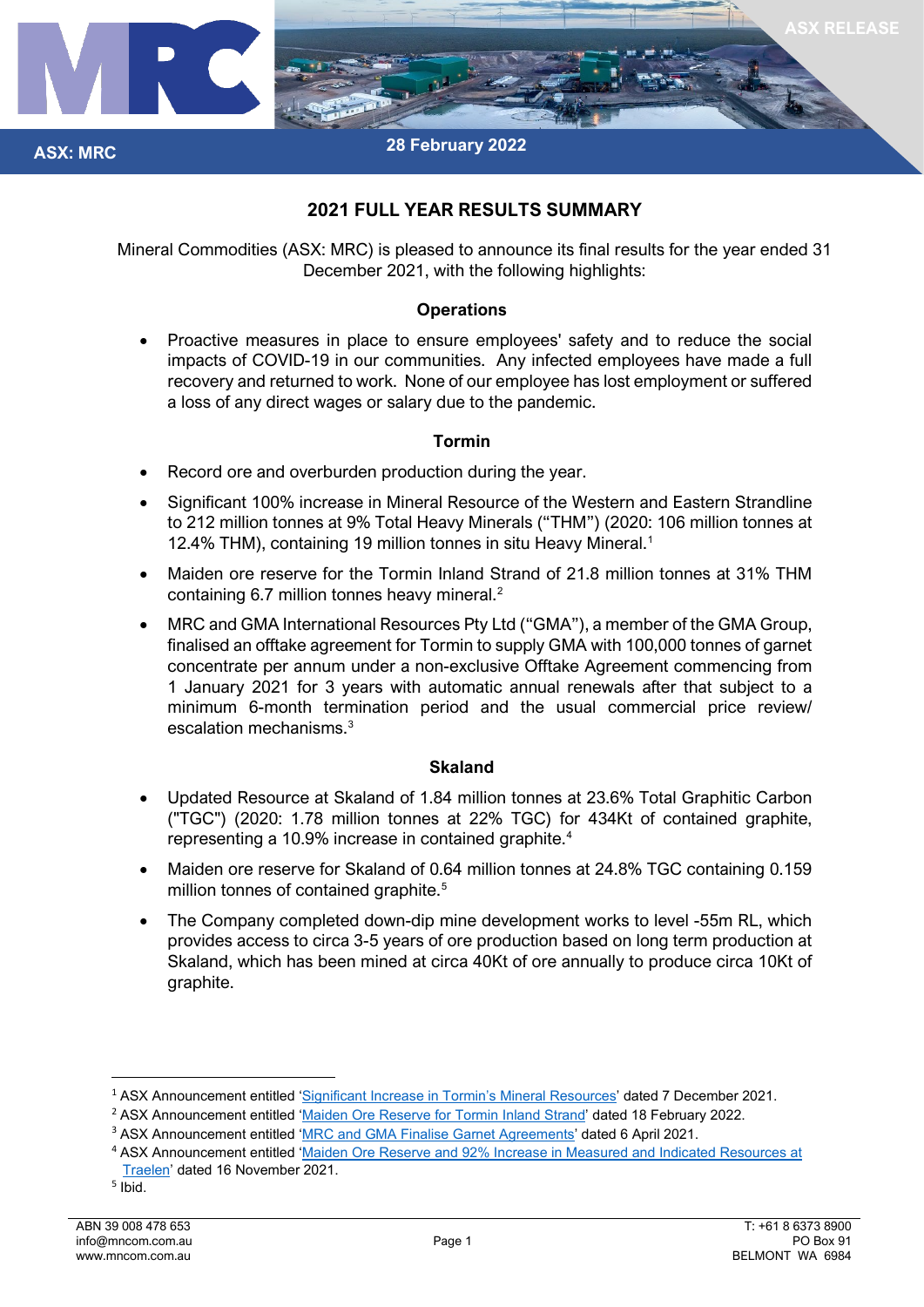**ASX: MRC ASX: MRC 28 February 2022**

• MRC secured the Hesten and Vardfjellet graphite prospects, located 15km from existing Skaland Graphite Operations and only 4km west of Bukken prospect.<sup>6</sup>

### **Development**

- Successful electrochemical results on Skaland Anode Material that had been purified using a new environmentally sustainable, non-hydrofluoric process developed with Australia's National Science Agency, CSIRO. The results demonstrated that the Skaland Anode Material performed comparably to commercially available reference material in key performance benchmarks of efficiency and capacity.<sup>[7](#page-1-1)</sup>
- The Munglinup Graphite Project, for the second consecutive year, was recognised by the Australian Government as a Critical Mineral Project and is included in the Australian Critical Minerals Prospectus 2021.

### **Financial**

### **Total revenue** of **US\$50.5 million**

**EBITDA** of **US\$3.8 million**

**NLAT** of **US\$3.8 million**

### **Cash balance US\$4.3 million**

- Company secured AU\$10.6 million from a placement and fully underwritten rights issue.<sup>[8](#page-1-2)</sup>
- Earnings were below historical performance due to operating losses at Skaland impacted by an unplanned incident shutting the plant, various operational downtimes and higher operating costs at Tormin.

Chief Executive Officer Jacob Deysel commented: "*2021 has seen MRC continue to expand its underlying value through increasing its resource bases, announcing maiden reserves at Tormin's Inland Strand and Skaland as well as moving closer to finalising our non-HF anode purification process and achieving graphite anode offtake qualification. We aim to improve financial performance in 2022 through returning to production from an optimised Inland Strand, continuing the stabilisation of Skaland operations and optimising our revenue and cost bases. Our strategic plan, to be released in the March quarter 2022, aims to return MRC to strong profitability while expanding our resources and reserves, which is aimed to see MRC become the largest integrated graphite anode supplier in Europe and a global diversified integrated heavy mineral feedstock producer. We would like to thank our shareholders for their continued support and welcome 2022 as a truly transformational year for MRC.*"

### **ENDS**

#### **Issued by Mineral Commodities Ltd ACN 008 478 653** [www.mineralcommodities.com](http://www.mineralcommodities.com/)

**Authorised by the Chief Executive Officer and Company Secretary, Mineral Commodities Ltd**



<span id="page-1-0"></span><sup>6</sup> ASX Announcement entitled ['MRC Secures Two Additional Graphite Prospects Near Skaland'](https://www.mineralcommodities.com/wp-content/uploads/2021/01/MRC-Secures-Two-Additional-Graphite-Prospects.pdf) dated 19 January 2021.

<span id="page-1-1"></span><sup>7</sup> ASX Announcement entitled ['Successful Electrochemical Results on Skaland Anode Material'](https://www.mineralcommodities.com/wp-content/uploads/2021/12/2317749.pdf) dated 15 December 2021.

<span id="page-1-2"></span><sup>8</sup> ASX Announcement entitled ['MRC secures \\$10.6M in placement and fully underwritten rights issue'](https://www.mineralcommodities.com/wp-content/uploads/2021/07/20210705-MRC-secures-10.6M-in-placement-and-fully-underwritten-rights-issue.pdfhttps:/www.mineralcommodities.com/wp-content/uploads/2021/07/20210705-MRC-secures-10.6M-in-placement-and-fully-underwritten-rights-issue.pdf) dated 5 July 2021.